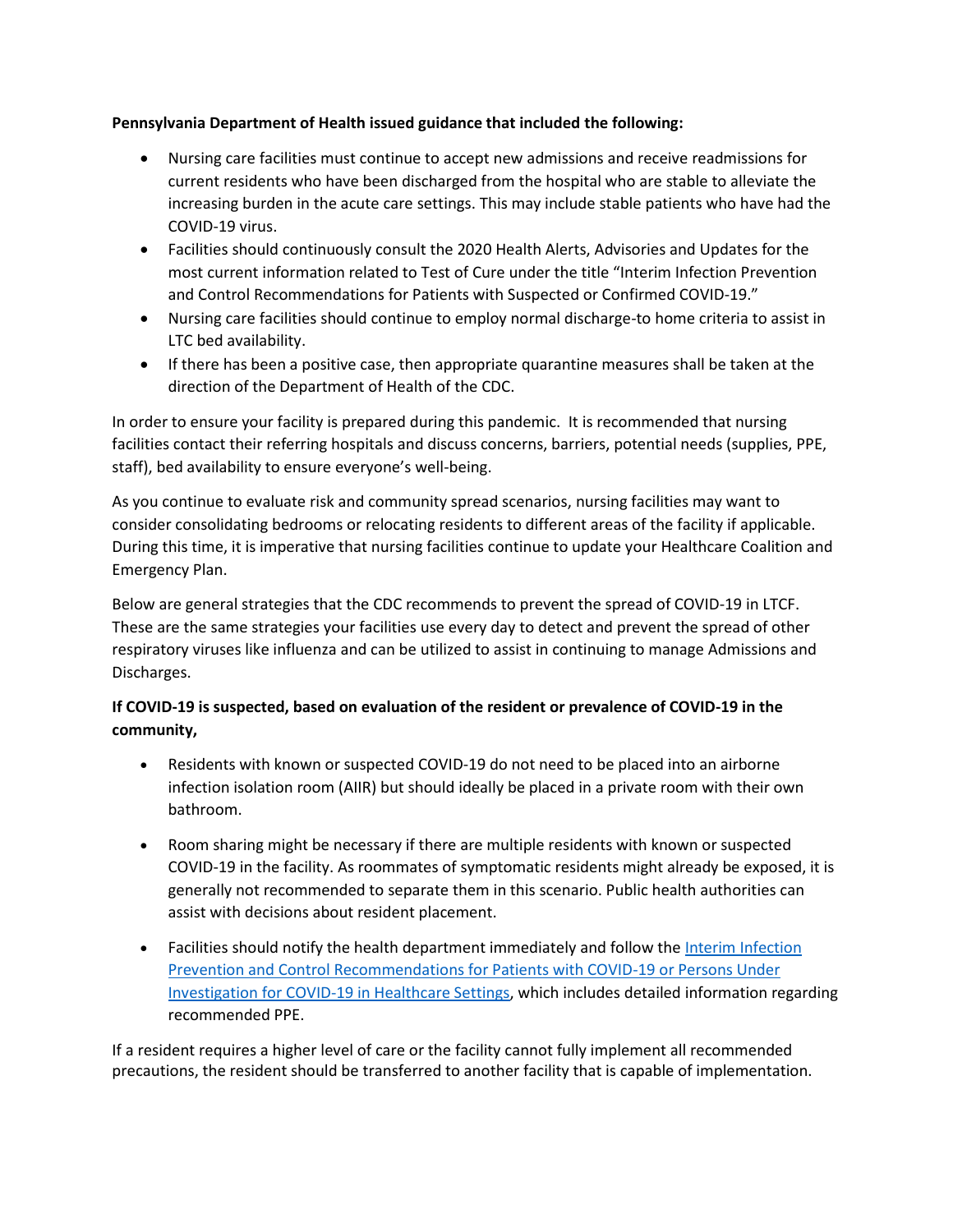Transport personnel and the receiving facility should be notified about the suspected diagnosis prior to transfer.

• While awaiting transfer, symptomatic residents should wear a facemask (if tolerated) and be separated from others (e.g., kept in their room with the door closed). Appropriate PPE should be used by healthcare personnel when coming in contact with the resident.

### **These are things facilities should do when there are cases in their facility or sustained transmission in the community.**

Healthcare Personnel Monitoring and Restrictions:

- Implement universal use of facemask for HCP while in the facility.
- Consider having HCP wear all recommended PPE (gown, gloves, eye protection, N95 respirator or, if not available, a facemask) for the care of all residents, regardless of presence of symptoms. Implement protocols for extended use of eye protection and facemasks.

Resident Monitoring and Restrictions:

- Encourage residents to remain in their room. If there are cases in the facility, restrict residents (to the extent possible) to their rooms except for medically necessary purposes.
	- $\circ$  If they leave their room, residents should wear a facemask, perform hand hygiene, limit their movement in the facility, and perform social distancing (stay at least 6 feet away from others).
- Implement protocols for cohorting ill residents with dedicated HCP.

Other Resources:

- [COVID-19 Hospital Preparedness Checklist,](https://www.cdc.gov/coronavirus/2019-ncov/hcp/index.html) including long-term acute care hospitals
- [Interim Infection Prevention and Control Recommendations for Patients with Confirmed COVID-](https://www.cdc.gov/coronavirus/2019-ncov/infection-control/control-recommendations.html)[19 or Persons Under Investigation for COVID-19 in Healthcare Settings](https://www.cdc.gov/coronavirus/2019-ncov/infection-control/control-recommendations.html)
- [Strategies to Prevent the Spread of COVID-19 in Long-Term Care Facilities](https://www.cdc.gov/coronavirus/2019-ncov/healthcare-facilities/prevent-spread-in-long-term-care-facilities.html)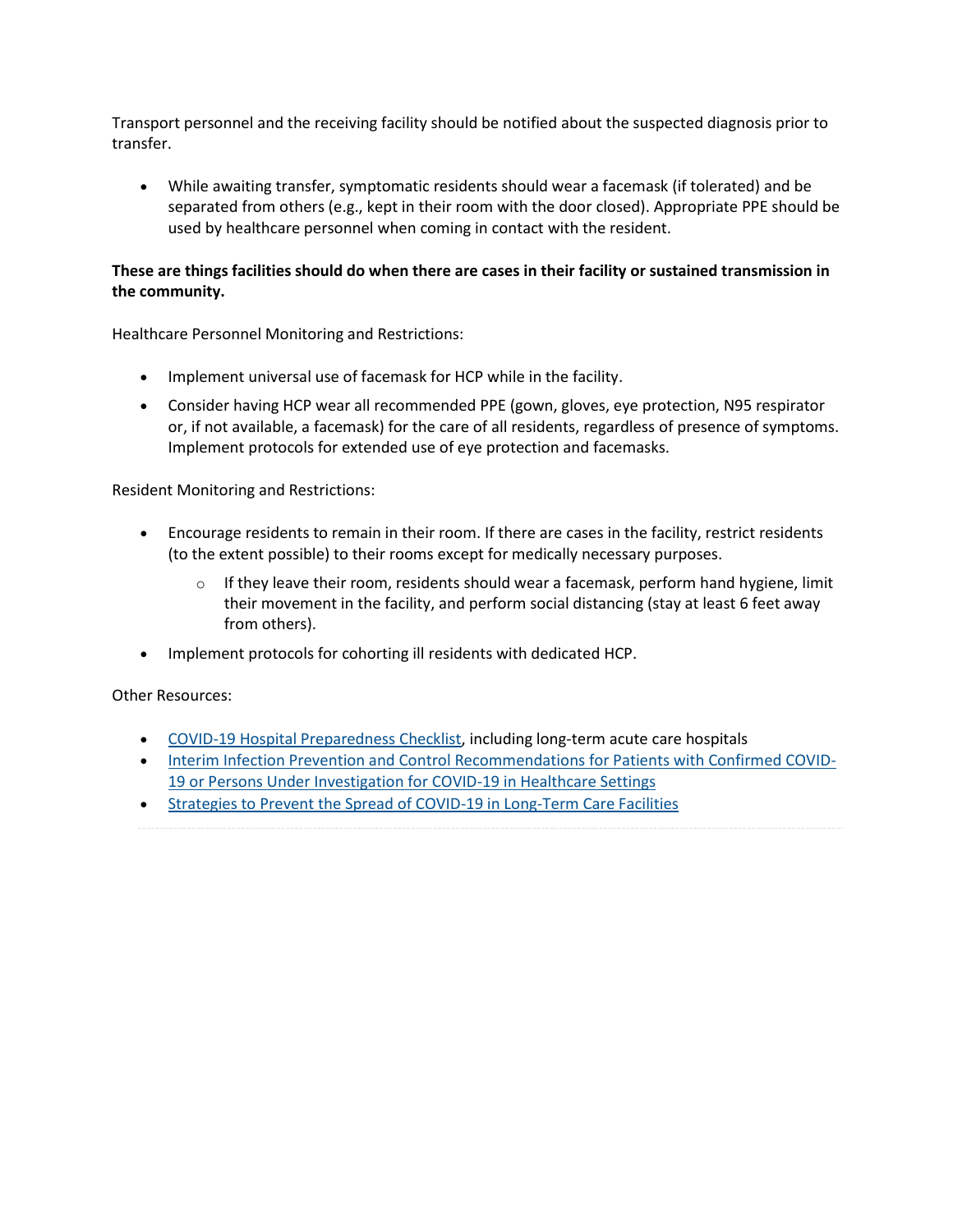

The Department of Health has received questions from nursing care facilities, associations, and constituents regarding best practices in nursing homes related COVID-19 including visitation policies. The Department is supporting guidance on critical measures issued by CMS for all nursing facilities, advise that facilities do the following:

- Restrict all visitors, effective immediately, with exceptions for compassionate care, such as during end-of-life situations
- Restrict all volunteers, non-essential health care personnel and other personnel (i.e. barbers); o This does not include the following:
	- Home-health and dialysis services;
	- **The Department of Aging/Area Agency on Aging and the Department of Human** Services *where there is concern for serious bodily injury, sexual abuse, or serious physical injury*; and
	- Hospice services offered by licensed providers within the nursing home facility.
- Restrict cross-over visitation from personal care home (PCH), Assisted Living, and/or Continuing Care Community residents to nursing homes. Ensure cross-over staff adhere to the facility's infection disease protocol.
- When there is evidence of community spread of COVID-19 within your county or adjacent counties, nursing care facilities should cancel all communal activities.
- When there is no community spread of COVID-19 within their county or adjacent counties, facilities should, at a minimum, implement social distancing in dining practices and group activities. The following recommended approaches should be considered:
	- o **Testing**
		- Implement active screening of residents and health care personnel for fever and respiratory symptoms (Recommended Screening Questions below);
		- Staff should be screened at the beginning and end of every shift; and
		- Complete a Facility Entry Screening Form for each screening (Template accompanies this guidance)
		- If employees are ill or become ill during their shift, CMS recommends that facilities have employees put on a facemask and end their work shift, leave the building, and self-isolate at home.

## o **Admissions/Discharges**

- Nursing care facilities must continue to accept new admissions and receive readmissions for current residents who have been discharged from the hospital who are stable to alleviate the increasing burden in the acute care settings. This may include stable patients who have had the COVID-19 virus.
	- Facilities should continuously consult the 2020 Health Alerts, Advisories and Updates for the most current information related to Test of Cure under the title "Interim Infection Prevention and Control Recommendations for Patients with Suspected or Confirmed COVID-19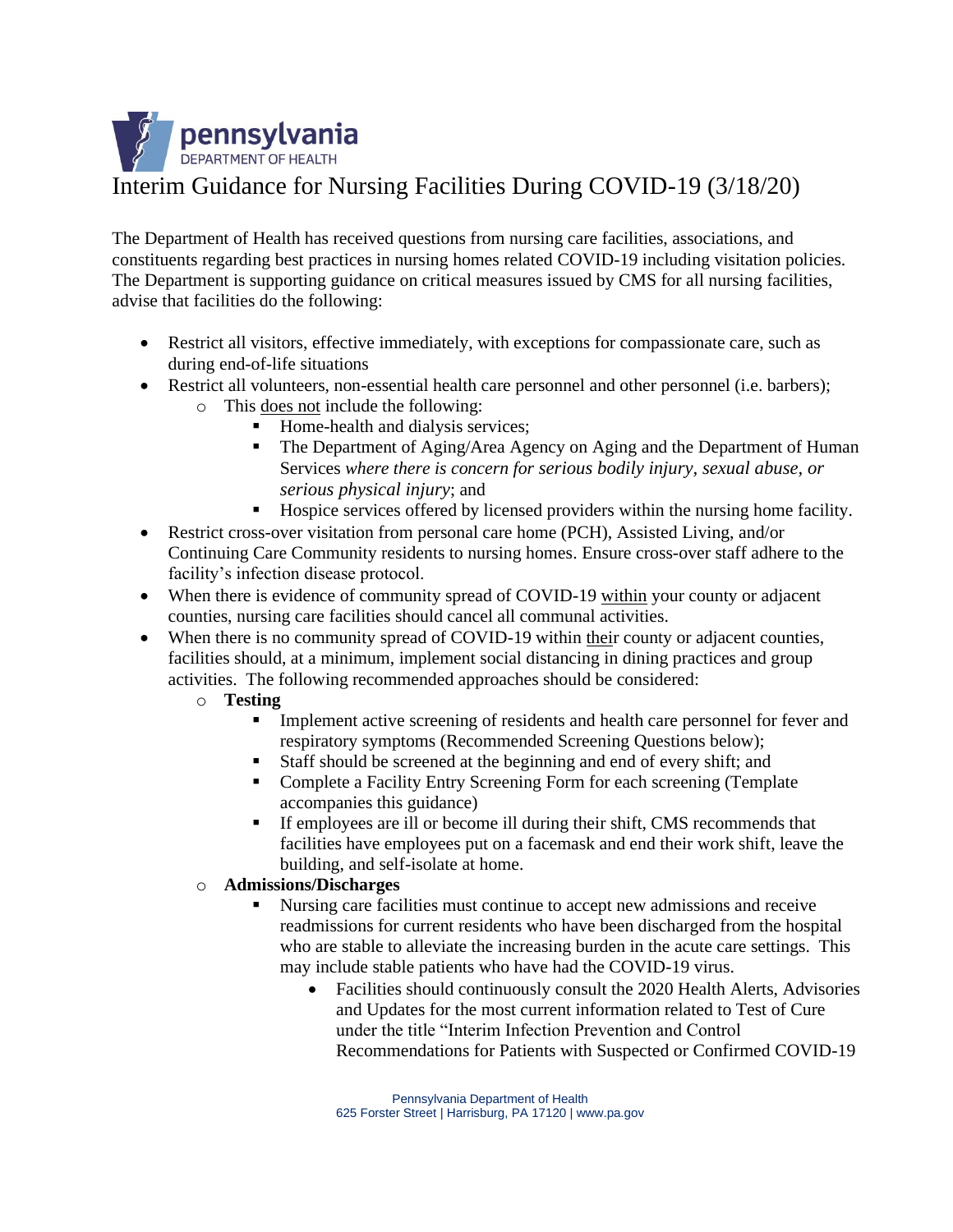

in Healthcare Settings" See: https://www.health.pa.gov/topics/prep/PA-HAN/Pages/2020-HAN.aspx.

- Nursing care facilities should continue to employ normal discharge-tohome criteria to assist in LTC bed availability. If there has been a positive case, then appropriate quarantine measures shall be taken at the direction of the Department of Health of the CDC.
- o **Dining services:**
	- Provide in-room meal service for those that are assessed to be capable of feeding themselves without supervision or assistance
	- Identify high-risk choking residents and those at-risk for aspiration who may cough, creating droplets
		- Meals for these residents should be provided in their rooms. If that is not possible then the residents should remain at least six (6) feet or more from others if in a common area for meals, with as few other residents in the common area as feasible during their mealtime
	- If residents are brought to the common area for dining, then the following steps must be taken:
		- Stagger arrival times and maintain social distancing;
		- Attempt to separate tables as far apart as possible; with goal of residents being at least six (6) feet apart;
		- Increase the number of meal services or offer meals in shifts to allow fewer residents in common areas at one time;
		- Have residents sit at tables by themselves to ensure that social distancing between residents can be maintained; and
		- Staff should take appropriate precautions with eye protection and gowns for this high-risk for choking resident population, given the risk to cough while eating.
	- Residents who need assistance with feeding should be spaced apart as much as possible, ideally six (6) feet or more. Where it is not possible to have residents at six feet, than no more than one person per table (assuming a standard four [4] person table).
		- Staff members who are providing assistance for more than one resident simultaneously must perform hand hygiene with at least hand sanitizer each time when switching assistance between residents.

## o **Communal Activities**

- Do not engage in communal activities unless doing so is necessary to maintain the health and welfare of the residents;
- When there is evidence of community spread of COVID-19 within your county or adjacent counties, nursing care facilities should cancel all group activities and communal dining; and
- If engaging in communal activities, only do so where a 6-foot separation can be maintained.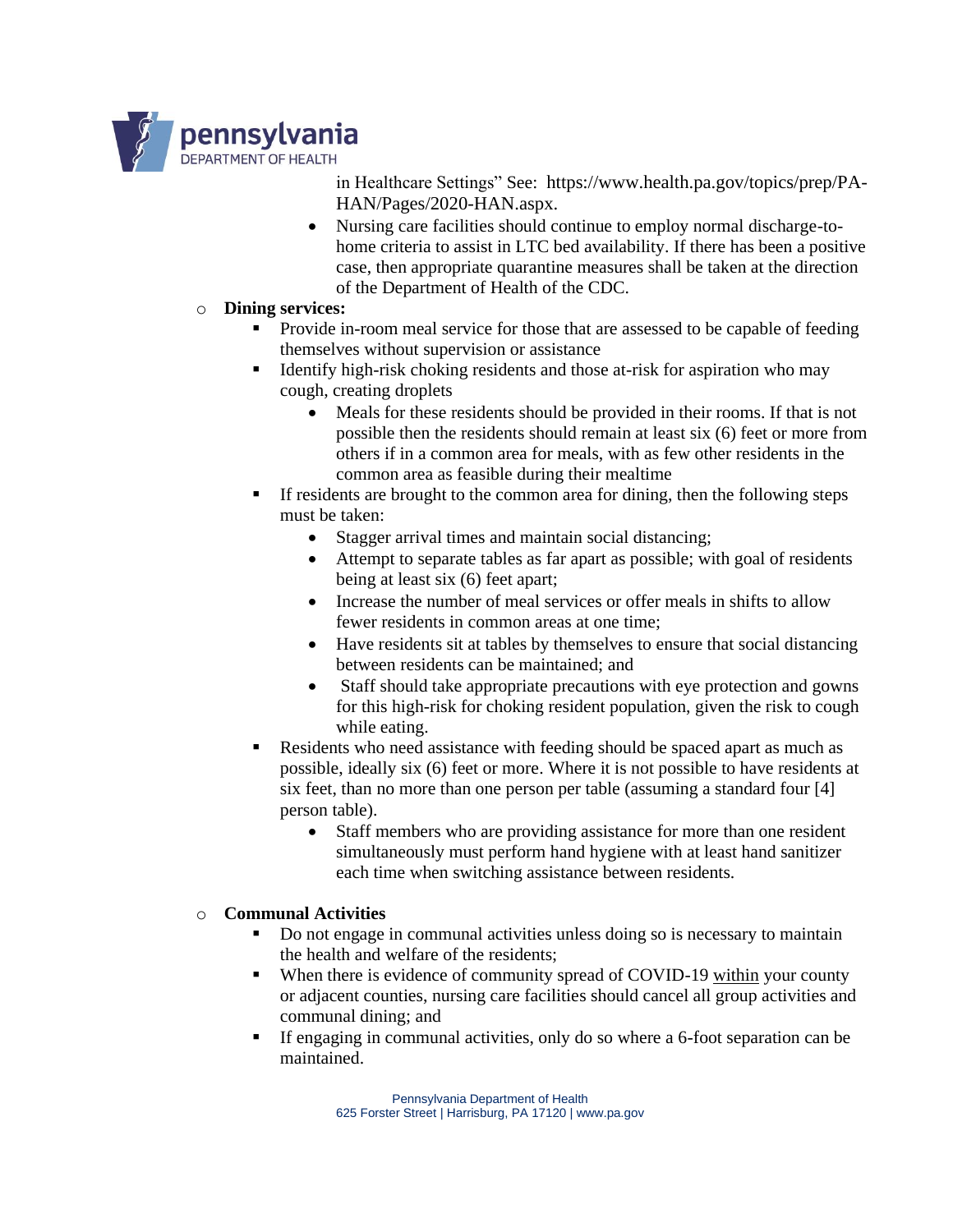

- The following applies to any communal activities:
	- o A resident can attend only if the resident has no fever or respiratory symptoms. – This requires the facility to perform evaluations as transporting to activity or as patients enter room;
	- o The activity does not include food prep;
	- o During the activity there are no shared bowls of food or containers of drinks (bottles or shared pitchers) such as pretzels, popcorn etc. If snacks are served, they must be individually wrapped, or drinks poured and served by staff;
	- o No games where cards or game pieces would be passed between residents; and
	- o Avoid group singing activities.

# • OTHER

- $\circ$  The infection control specialists designated by the facility must review PPE guidelines with all staff;
- o Minimize resident interactions with service providers (e.g. plumbers, electricians, etc.) through actions such as use of separate entrances, performing service at off-hours, and perform only essential servicing activities;
- o Arrange for deliveries to areas where there is limited person-to-person interaction;
- o Evaluate environmental cleaning practices and consider increasing frequency for hightough surfaces; and
- o Remain adaptable, creative and supportive of all staff working in this pandemic situation.

The Centers for Medicare and Medicaid Services (CMS) provided additional guidance to nursing facilities to actively take employees temperature and document absence of shortness of breath, new or change in cough, and sore throat. If employees are ill or become ill during their shift, CMS recommends that facilities have employees put on a facemask and end their work shift, leave the building, and selfisolate at home.

Facilities should identify staff that work at multiple facilities and restrict them if appropriate, based on any knowledge of exposure to COVID-19 of residents in those facilities.

## This is **immediately applicable to all nursing facilities in Pennsylvania**.

Please refer to the Department's website for the most up-to-date information. Reference: <https://www.cms.gov/files/document/3-13-2020-nursing-home-guidance-covid-19.pdf>